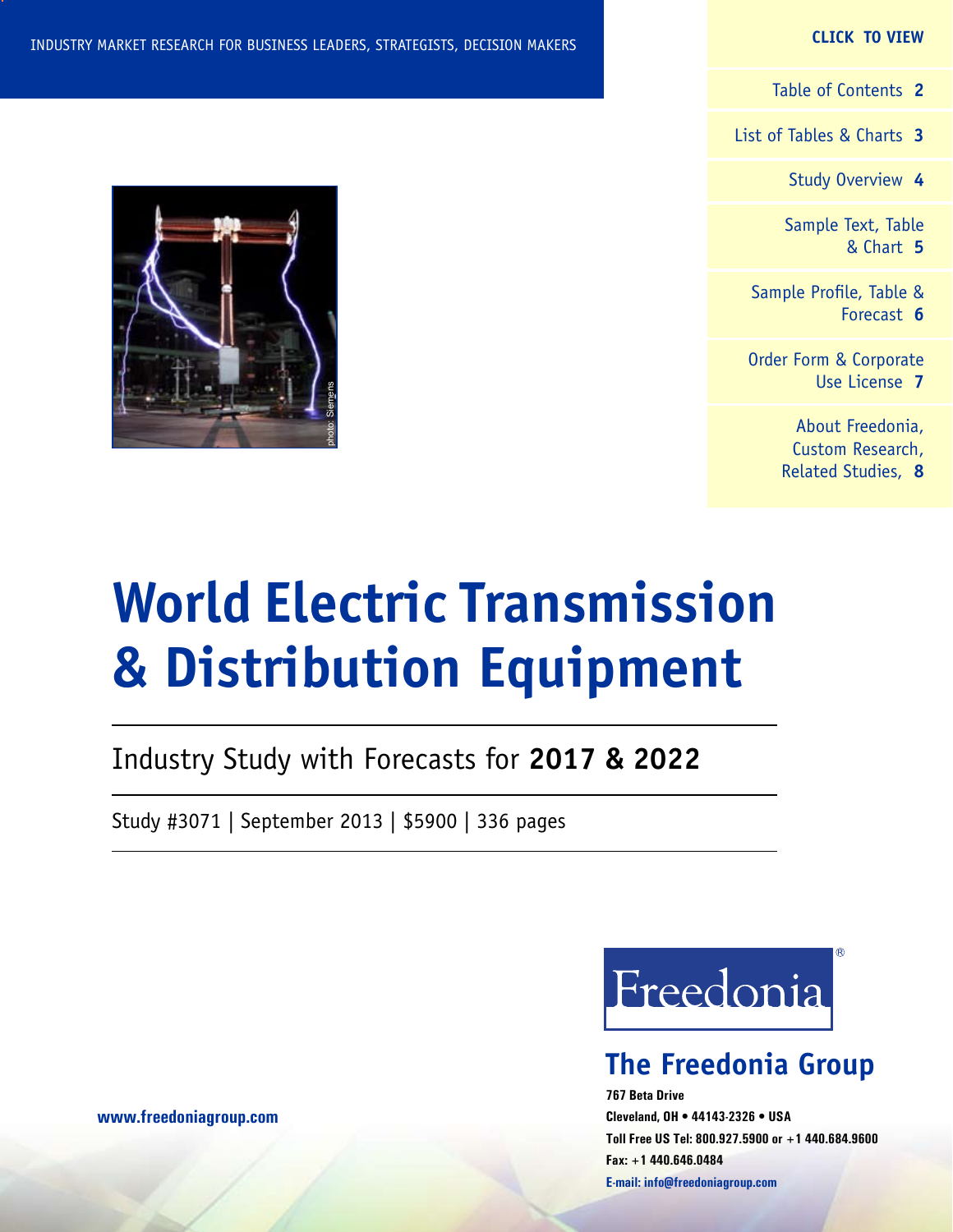# **World Electric Transmission & Distribution Equipment**

Industry Study with Forecasts for *2017 & 2022*

# Freedonia

# <span id="page-1-0"></span>**Table of Contents**

# Executive Summary

## Market EnvironmenT

| World Economic Overview5                  |
|-------------------------------------------|
| Recent Historical Trends5                 |
| World Economic Outlook8                   |
| Fixed Investment Outlook 11               |
| World Demographic Overview  13            |
| World Population Outlook 14               |
| World Urban Population Outlook 16         |
| World Electric Power Generation Outlook17 |
| Cost & Pricing Dynamics 19                |
| Environmental Regulations & Standards20   |
| Technological Trends  22                  |
|                                           |
|                                           |
| Arc-Fault Circuit Interrupters  29        |
| Amorphous Core Transformers 30            |
| New Transformer Core Shapes32             |
| Variable Frequency Transformers  33       |
| Sulfur Hexafluoride                       |
| Emissions Reductions 33                   |
| High Temperature Superconducting          |
|                                           |
|                                           |

## **OVERVIEW**

| World Electric Transmission &          |
|----------------------------------------|
| Distribution Equipment Markets38       |
| Demand by Region  40                   |
| Demand by Market 42                    |
| Electric Utilities 44                  |
| Industrial & Nonutility Generators  46 |
| Commercial, Government,                |
| & Residential  48                      |
| Demand by Product  50                  |
| Transformers  52                       |
| Power Transformers  54                 |
| Distribution Transformers  56          |
| Other Transformers  59                 |
| Switchgear & Switchboard Apparatus 61  |
| Production Overview  64                |
| International Trade Flows  67          |

## NORTH AMERICA

| Demand by Market & Product  72 |  |
|--------------------------------|--|
|                                |  |
|                                |  |
|                                |  |

## WESTERN EUROPE

| Demand by Market & Product  95 |  |
|--------------------------------|--|
|                                |  |
|                                |  |
|                                |  |
|                                |  |
| United Kingdom 116             |  |
| Other Western Europe  121      |  |

## ASIA/PACIFIC

| Supply & Demand 128             |
|---------------------------------|
| Demand by Market & Product  130 |
|                                 |
|                                 |
|                                 |
|                                 |
|                                 |
|                                 |
|                                 |
|                                 |
| Other Asia/Pacific  172         |
|                                 |

## OTHER REGIONS

| Central & South America  178      |  |
|-----------------------------------|--|
|                                   |  |
| Supply & Demand 179               |  |
| Demand by Market & Product 181    |  |
|                                   |  |
| Other Central & South America 187 |  |
| Eastern Europe  192               |  |
|                                   |  |
| Supply & Demand 194               |  |
| Demand by Market & Product  195   |  |
|                                   |  |
| Other Eastern Europe 201          |  |
|                                   |  |

| Supply & Demand 207             |  |
|---------------------------------|--|
| Demand by Market & Product  208 |  |
|                                 |  |
|                                 |  |
| Other Africa/Mideast  218       |  |

## INDUSTRY STRUCTURE

| Industry Composition & Market Share 224 |  |
|-----------------------------------------|--|
| Product Development 230                 |  |
|                                         |  |
| Marketing & Distribution  235           |  |
| Cooperative Agreements 237              |  |
| Mergers, Acquisitions, &                |  |
| Industry Restructuring  247             |  |

## Company Profiles

| Bharat Heavy Electricals 263            |  |
|-----------------------------------------|--|
| China Xian Electric  264                |  |
|                                         |  |
| Crompton Greaves  268                   |  |
|                                         |  |
|                                         |  |
| Eaton Corporation  274                  |  |
| Emirates Transformers & Switchgear  281 |  |
| General Electric  282                   |  |
| Hitachi Limited  287                    |  |
| Howard Industries 290                   |  |
| Hubbell Incorporated 292                |  |
| Hyosung Corporation  296                |  |
| Kirloskar Electric 298                  |  |
|                                         |  |
|                                         |  |
| Mitsubishi Electric  305                |  |
|                                         |  |
| People Electric Appliances 310          |  |
| Powell Industries  311                  |  |
|                                         |  |
| Schneider Electric  316                 |  |
|                                         |  |
| SPX Corporation  326                    |  |
|                                         |  |
| Tebian Electric Apparatus  331          |  |
| Toshiba Corporation  333                |  |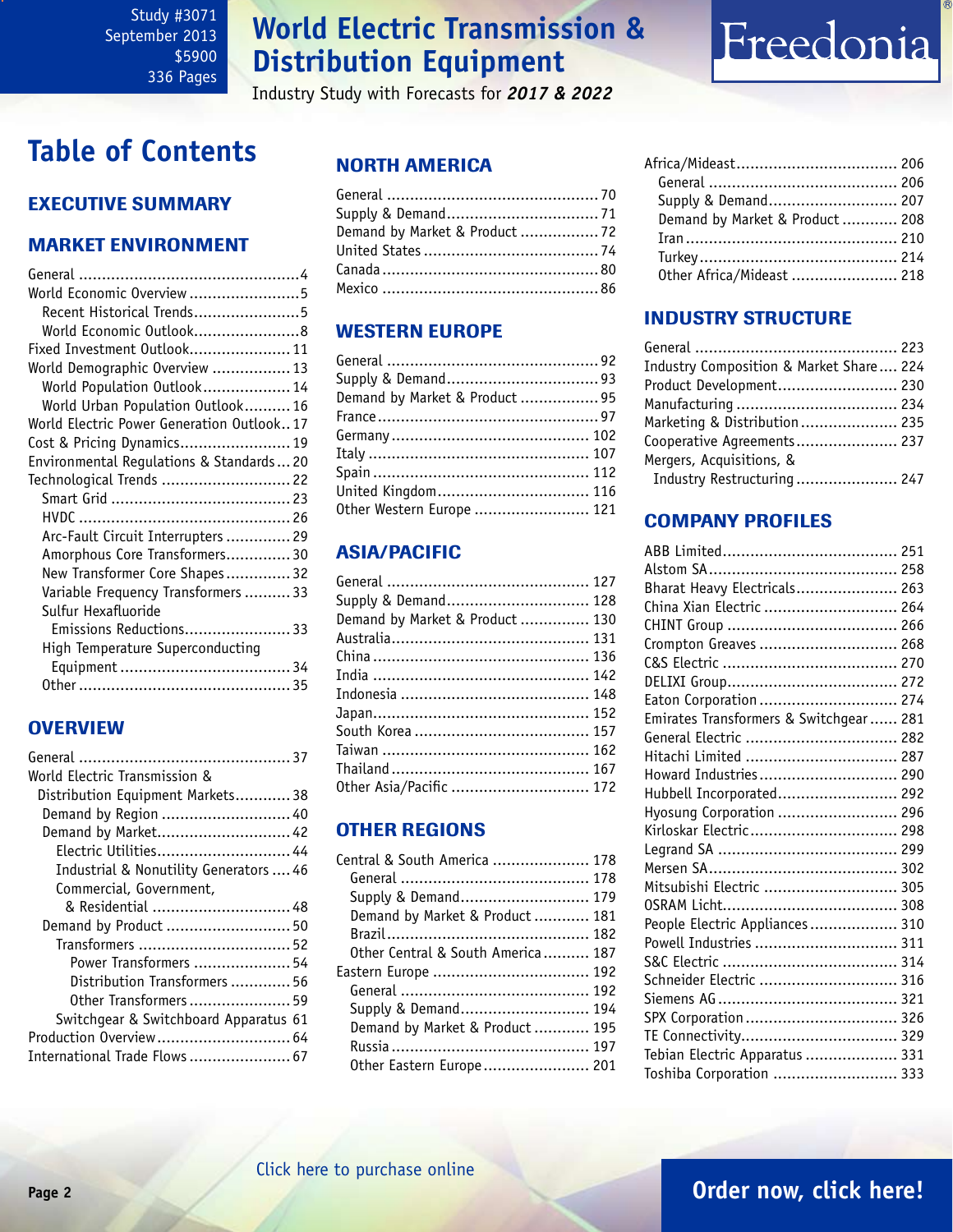# **World Electric Transmission & Distribution Equipment**

Industry Study with Forecasts for *2017 & 2022*

# <span id="page-2-0"></span>**List of Tables**

## Executive Summary

|--|--|--|--|

### Market EnvironmenT

|  | 1 World Gross Domestic               |
|--|--------------------------------------|
|  | Product by Region 11                 |
|  | 2 World Gross Fixed Investment       |
|  |                                      |
|  | 3 World Population by Region 15      |
|  | 4 World Urban Population by Region17 |
|  | 5 World Electric Power               |
|  | Generation by Region  19             |
|  | 6 New HVDC Lines Planned             |
|  | for 2013-2017  29                    |
|  |                                      |

### **OVERVIEW**

| 1 World Electric Transmission           |
|-----------------------------------------|
| & Distribution Equipment                |
| Demand by Region  41                    |
| 2 World Electric Transmission &         |
| Distribution Equipment                  |
| Demand by Market  43                    |
| 3 World Electric Utilities Market       |
| for Electric Transmission &             |
| Distribution Equipment by Region . 46   |
| 4 World Industrial & Nonutility         |
| Generators Market for Electric          |
| Transmission & Distribution             |
| Equipment by Region 48                  |
| 5 World Commercial, Government,         |
| & Residential Market for Electric       |
| Transmission & Distribution             |
| Equipment by Region 50                  |
| 6 World Electric Transmission &         |
| Distribution Equipment                  |
| Demand by Product  51                   |
| 7 World Transformer Demand by Region 54 |
| 8 World Power Transformer               |
| Demand by Region  56                    |
| 9 World Distribution Transformer        |
| Demand by Region  59                    |
| 10 World Other Transformer              |
| Demand by Region  61                    |
| 11 World Switchgear & Switchboard       |
| Apparatus Demand by Region 64           |

12 World Electric Transmission & Distribution Equipment Shipments by Region................... 66 13 World Electric Transmission & Distribution Equipment Trade Flows by Region ................. 69

## NORTH AMERICA

| 1 North America: Flectric Transmission |
|----------------------------------------|
| & Distribution Equipment               |
|                                        |
| 2 North America: Electric Transmission |
| & Distribution Equipment Demand        |
|                                        |
|                                        |
| 3 United States: Electric Transmission |
| & Distribution Equipment               |
|                                        |
| 4 United States: Electric Transmission |
| & Distribution Equipment Demand        |
| by Market & Product 80                 |
|                                        |
| 5 Canada: Electric Transmission        |
| & Distribution Equipment               |
| Supply & Demand 83                     |
| 6 Canada: Electric Transmission        |
| & Distribution Equipment               |
| Demand by Market & Product85           |
| 7 Mexico: Electric Transmission &      |
|                                        |
| Distribution Equipment                 |
| Supply & Demand 89                     |
| 8 Mexico: Electric Transmission        |
| & Distribution Equipment               |
| Demand by Market & Product 91          |

#### WESTERN EUROPE

| 1 Western Europe: Electric Transmission |
|-----------------------------------------|
| & Distribution Equipment                |
| Supply & Demand 95                      |
| 2 Western Europe: Electric Transmission |
| & Distribution Equipment Demand         |
| by Market & Product 97                  |
| 3 France: Electric Transmission &       |
| Distribution Equipment                  |
| Supply & Demand 100                     |
| 4 France: Electric Transmission &       |
| Distribution Equipment Demand           |
| by Market & Product 102                 |
| 5 Germany: Electric Transmission &      |

 Distribution Equipment Supply & Demand...................... 105

| 6 Germany: Electric Transmission         |
|------------------------------------------|
| & Distribution Equipment                 |
| Demand by Market & Product  107          |
| 7 Italy: Electric Transmission &         |
| Distribution Equipment                   |
| Supply & Demand 110                      |
| 8 Italy: Electric Transmission & D       |
| istribution Equipment Demand             |
| by Market & Product 111                  |
| 9 Spain: Electric Transmission &         |
| Distribution Equipment                   |
| Supply & Demand 114                      |
| 10 Spain: Electric Transmission          |
| & Distribution Equipment                 |
| Demand by Market & Product  116          |
| 11 United Kingdom: Electric              |
| Transmission & Distribution              |
| Equipment Supply & Demand  119           |
|                                          |
| 12 United Kingdom: Electric Transmission |
| & Distribution Equipment Demand          |
| by Market & Product 121                  |
| 13 Other Western Europe: Electric        |
| Transmission & Distribution              |
| Equipment Supply & Demand  124           |
| 14 Other Western Europe: Electric        |
| $\cdots$ $\cdots$ $\cdots$               |

Freedonia

| Transmission & Distribution |  |
|-----------------------------|--|
| Equipment Demand by         |  |
| Market & Product  126       |  |
|                             |  |

## ASIA/PACIFIC

| 1 Asia/Pacific: Electric Transmission<br>& Distribution Equipment<br>Supply & Demand 129 |  |
|------------------------------------------------------------------------------------------|--|
| 2 Asia/Pacific: Electric Transmission &                                                  |  |
| Distribution Equipment Demand                                                            |  |
| by Market & Product 131                                                                  |  |
| 3 Australia: Flectric Transmission                                                       |  |
| & Distribution Equipment                                                                 |  |
| Supply & Demand 134                                                                      |  |
| 4 Australia: Flectric Transmission                                                       |  |
| & Distribution Equipment                                                                 |  |
| Demand by Market & Product 136                                                           |  |
| 5 China: Flectric Transmission &                                                         |  |
| Distribution Equipment                                                                   |  |
| Supply & Demand 139                                                                      |  |
| 6 China: Electric Transmission &                                                         |  |
| Distribution Equipment                                                                   |  |
| Demand by Market & Product  142                                                          |  |
|                                                                                          |  |

(continued on following page)

### [Click here to purchase online](http://www.freedoniagroup.com/DocumentDetails.aspx?Referrerid=FM-Bro&StudyID=3071)

# **Page 3 [Order now, click here!](#page-7-0)**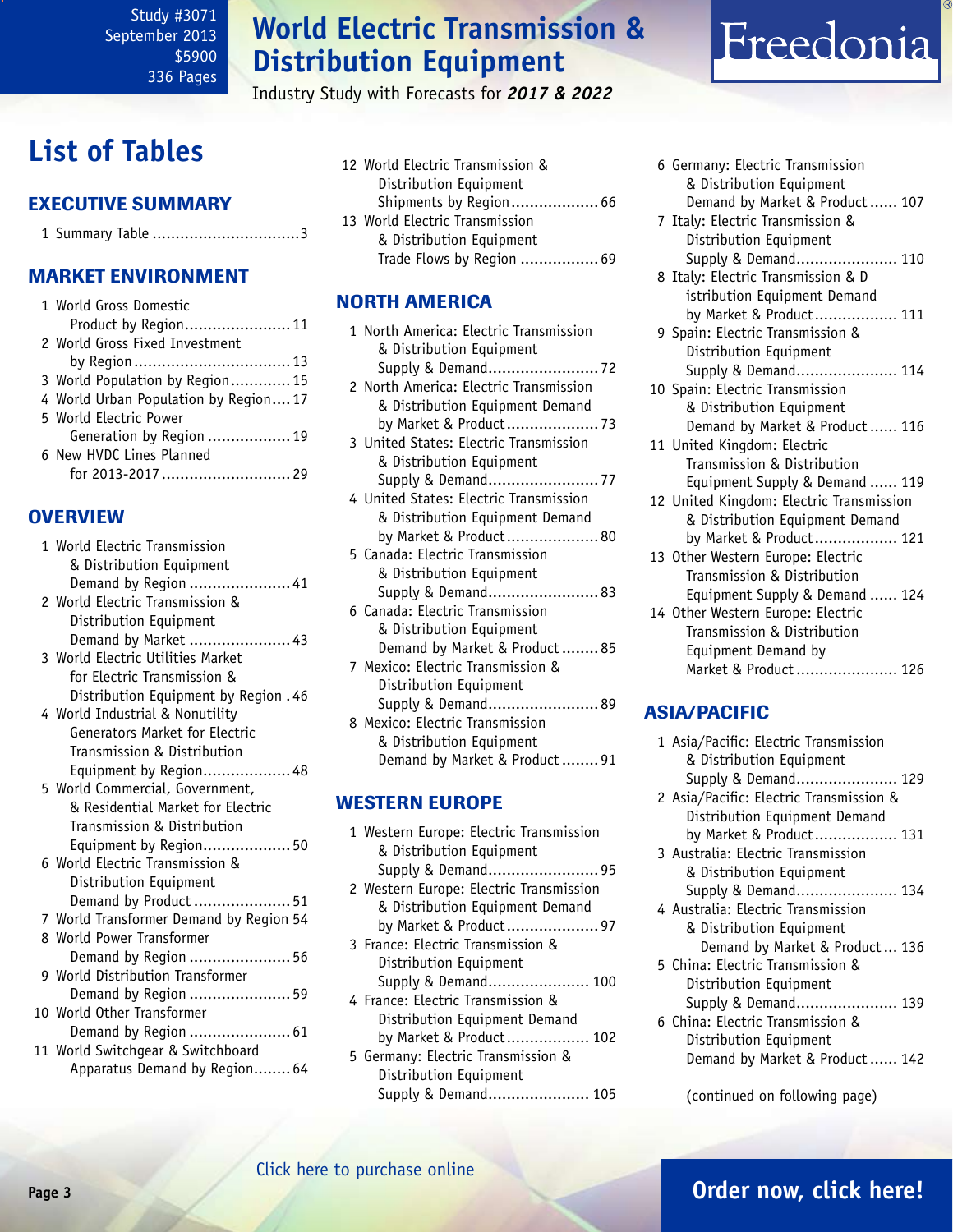# **World Electric Transmission & Distribution Equipment**

2 Central & South America: Electric

Industry Study with Forecasts for *2017 & 2022*

# Freedonia

# **List of Tables**

| (continued from previous page)<br>7 India: Electric Transmission & |
|--------------------------------------------------------------------|
| Distribution Equipment                                             |
| Supply & Demand 145                                                |
| 8 India: Electric Transmission                                     |
| & Distribution Equipment                                           |
| Demand by Market & Product  147                                    |
| 9 Indonesia: Electric Transmission                                 |
| & Distribution Equipment                                           |
| Supply & Demand 150                                                |
| 10 Indonesia: Electric Transmission                                |
| & Distribution Equipment                                           |
| Demand by Market & Product  152                                    |
| 11 Japan: Electric Transmission &                                  |
| Distribution Equipment                                             |
| Supply & Demand 155                                                |
| 12 Japan: Electric Transmission                                    |
| & Distribution Equipment                                           |
| Demand by Market & Product  157                                    |
| 13 South Korea: Electric Transmission                              |
| & Distribution Equipment                                           |
| Supply & Demand 160                                                |
| 14 South Korea: Electric Transmission                              |
| & Distribution Equipment                                           |
| Demand by Product & Market  162                                    |
| 15 Taiwan: Electric Transmission                                   |
| & Distribution Equipment                                           |
| Supply & Demand 165                                                |
| 16 Taiwan: Electric Transmission                                   |
| & Distribution Equipment                                           |
| Demand by Market & Product  167                                    |
| 17 Thailand: Electric Transmission                                 |
| & Distribution Equipment                                           |
| Supply & Demand 170                                                |
| 18 Thailand: Electric Transmission                                 |
| & Distribution Equipment                                           |
| Demand by Market & Product  172                                    |
| 19  Other Asia/Pacific: Electric                                   |
| Transmission & Distribution                                        |
| Equipment Supply & Demand  175                                     |
| 20 Other Asia/Pacific: Electric                                    |
| Transmission & Distribution                                        |
| Equipment Demand by                                                |
| Market & Product  177                                              |
|                                                                    |
|                                                                    |

## OTHER REGIONS

1 Central & South America: Electric Transmission & Distribution Equipment Supply & Demand ...... 180

- Transmission & Distribution Equipment Demand by Market & Product.................. 182 3 Brazil: Electric Transmission & Distribution Equipment Supply & Demand...................... 185 4 Brazil: Electric Transmission & Distribution Equipment Demand by Market & Product.................. 187 5 Other Central & South America:
- Electric Transmission & Distribution Equipment Supply & Demand ...... 190 6 Other Central & South America:
- Electric Transmission & Distribution Equipment Demand by Market & Product.................. 192
- 7 Eastern Europe: Electric Transmission & Distribution Equipment Supply & Demand...................... 195
- 8 Eastern Europe: Electric Transmission & Distribution Equipment Demand by Market & Product.................. 196
- 9 Russia: Electric Transmission & Distribution Equipment Supply & Demand...................... 199
- 10 Russia: Electric Transmission & Distribution Equipment Demand by Market & Product...... 201
- 11 Other Eastern Europe: Electric Power Transmission & Distribution Equipment Supply & Demand ...... 204
- 12 Other Eastern Europe: Electric Transmission & Distribution Equipment Demand by Market & Product................................ 205
- 13 Africa/Mideast: Electric Transmission & Distribution Equipment Supply & Demand...................... 208
- 14 Africa/Mideast: Electric Transmission & Distribution Equipment Demand by Market & Product...... 210
- 15 Iran: Electric Transmission & Distribution Equipment
- Supply & Demand...................... 212 16 Iran: Electric Transmission & Distribution Equipment
- Demand by Market & Product...... 214 17 Turkey: Electric Transmission
- & Distribution Equipment Supply & Demand...................... 216

18 Turkey: Electric Transmission & Distribution Equipment Demand by Market & Product...... 218 19 Other Africa/Mideast: Electric Transmission & Distribution Equipment Supply & Demand ...... 221 20 Other Africa/Mideast: Electric Transmission & Distribution Equipment Demand by Market & Product................................ 222

## INDUSTRY STRUCTURE

| 1 World Electric Power Transmission    |  |
|----------------------------------------|--|
| & Distribution Equipment               |  |
| Sales by Company, 2012 226             |  |
| 2 Selected Cooperative Agreements  240 |  |
| 3 Selected Acquisitions                |  |
| & Divestitures  249                    |  |

# **List of Charts**

## **OVERVIEW**

| 1 Electric Transmission & Distribution |
|----------------------------------------|
| Equipment Demand/Gross Fixed           |
| Investment Relationship, 2012  39      |
| 2 World Electric Transmission &        |
| Distribution Equipment                 |
| Demand by Region, 2012  42             |
| 3 World Electric Transmission          |
| & Distribution Equipment               |
| Demand by Market, 2012 44              |
| 4 World Electric Transmission          |
| & Distribution Equipment               |
| Shipments by Region, 2012 67           |
|                                        |

## INDUSTRY STRUCTURE

1 World Electric Transmission & Distribution Equipment Market Share, 2012 .................... 227

# **Page 4 [Order now, click here!](#page-7-0)**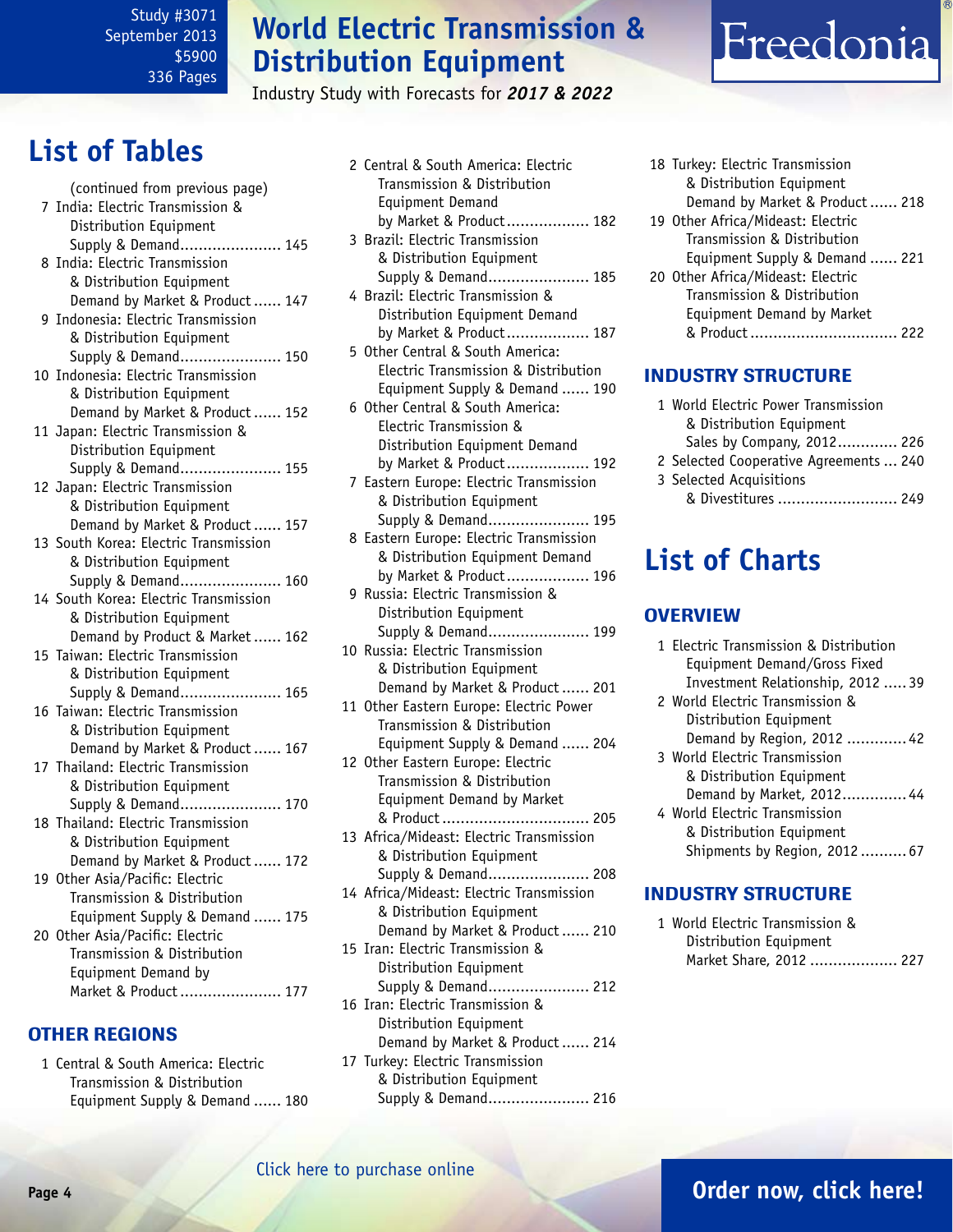# **World Electric Transmission & Distribution Equipment**

# Freedonia

Industry Study with Forecasts for *2017 & 2022*

<span id="page-4-0"></span>*Sales growth will accelerate relative to the 2007-2012 period, aided by both continued strong growth in electricity consumption in developing regions and economic recovery in developed countries.*

# **World demand to rise 6.7% annually through 2017**

Global demand for electric transmission and distribution (T&D) equipment is forecast to rise 6.7 percent per year to \$177 billion in 2017. Sales growth will accelerate relative to the 2007-2012 performance, aided by both continued strong growth in electricity consumption in developing regions and economic recovery in developed countries. China, which accounted for 27 percent of global demand in 2012, will remain the largest and fastest growing national market for electric transmission and distribution equipment.

# **Asia/Pacific region to remain fastest growing market**

The Asia/Pacific region, led by China, will continue to post the fastest gains in demand for electric transmission and distribution equipment. India and Indonesia will also see rapid increases, ranking second and third, respectively, for projected demand growth through 2017. These countries will benefit from both expansion of basic electrification infrastructure and increased electricity consumption. Japan, which was the world's fifth largest market for electric T&D equipment in 2012, will rebound, though growth will continue to be well below the regional average. The 2011 Fukushima disaster and subsequent nuclear shutdown have spurred investment in the country's electricity infrastructure, bolstering demand for electric



transmission and distribution equipment. If a permanent nuclear phaseout occurs in Japan, gains in demand for electric power products in the country could be significantly stronger.

# **Renewable energy projects to drive mature markets**

In North America and Western Europe, advances will be driven by the increasing proliferation of renewable energy projects, which will require significant quantities of electric transmission and distribution equipment in order to integrate with electric grids. However, both regions are projected to post below average gains in demand, as they host mature markets with very high electrification rates and substantial existing infrastructure. In Western Europe, investment in electric T&D equipment will be driven by the need to meet the aggressive renewable energy mandates set by the EU.

Wind power is expected to represent the largest component of new renewable energy, especially offshore wind installations in the North Sea. Such projects require a variety of electric transmission and distribution equipment, including power transformers and distribution transformers. Offshore wind projects also commonly are linked to high-voltage direct current (HVDC) transmission lines, which use specialized transformers and advanced switchgear.

Copyright 2013 The Freedonia Group, Inc.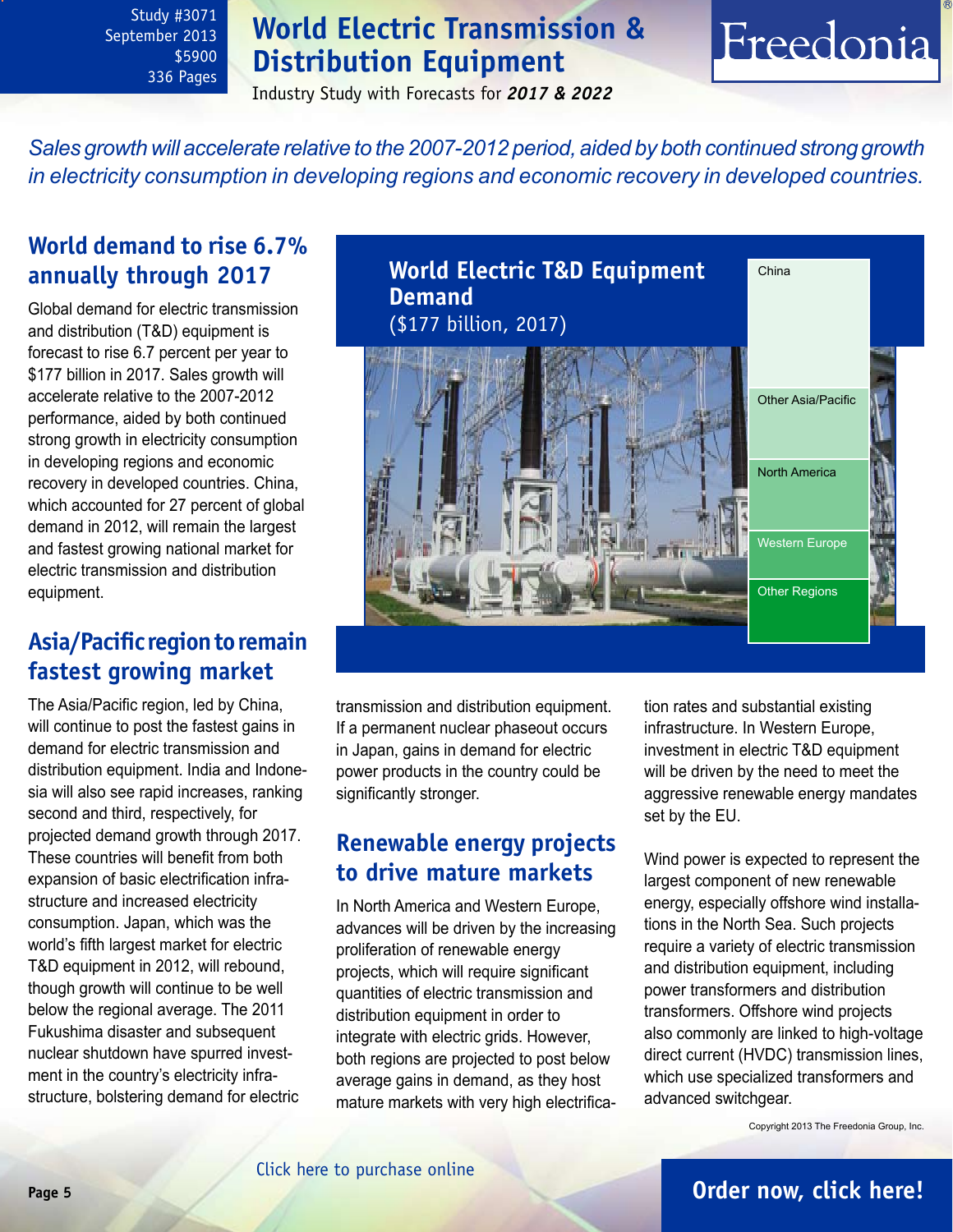# **World Electric Transmission & Distribution Equipment**

i

Industry Study with Forecasts for *2017 & 2022*

# <span id="page-5-0"></span>**Sample Text, Table & Chart**

### **TABLE VI-8**

Freedonia

#### **INDIA: ELECTRIC TRANSMISSION & DISTRIBUTION EQUIPMENT DEMAND BY MARKET & PRODUCT (million dollars)**

#### **asia/pacific**

#### **India: Demand by Market & Product**

The market for electric transmission and distribution eq in India is forecast to rise  $9.9$ Sales growth in India over the period will trail trail trail trail only China worldwide. Gains will be supported by  $\mathbf{SAMPLE}$  ent and  $\mathbf{SAMPLE}$ 



population still lacks electricity in the  $\blacksquare$ 

of rural northern and eastern India, less than 50 percent of ho access to electricity. In Bihar state, only one-sixth of househ electricity. Although electrification levels in these parts of India expected to remain relatively low for the immediate future, the huge state of the huge state huge state huge and  $h$ 

number of people who still lack electricity indicates that the Indian market for electric transmission and distribution equipment holds significant potential for continued long-term growth.

The necessity of upgrading India's electrical grid has become a much more prominent issue in recent years, following a series of wellpublicized blackouts. Most notably, the country suffered the world's largest ever power failure in July 2012, when separate blackouts occurring on consecutive days impacted as many as 600 million people. Following the event, Power Grid Corporation of India, which controls half of the country's electric transmission capacity, announced the double its  $2007-2012$  levels of new transmission lines over the 2012-2012 levels of new transmission lines over the 2012-2012 levels of new transmission lines over the 2012-2012 levels. 2017 period. Investment in new transmission lines will spur

The utilities market for electric transmission and distribution ment is expected to post above average growth, reflecting sig outlays by utilities to expand and upgrade the grid. Demand

distribution transformers and high-voltage switchgear.

Item 2002 2007 2012 2017 2022 Electric Power Generation (bil kWh)  $$ equivalent/000$  kWh Electric T&D Equipment Demand By Market: Electric Utilities<br> **SAMPLE** Industrial & Nonutility Generators Commercial, Gov't, Residential By Product: Transformers Power **Demand Act 235 and 235 and 235 and 235 and 235 and 235 and 2335 and 2335** Distribution  $\Omega$  Other  $\Omega$ Switchgear/Switchboard Apparatus **table**

# **CHART VIII-1**

**WORLD ELECTRIC TRANSMISSION & DISTRIBUTION EQUIPMENT MARKET SHARE (\$127 billion, 2012)**



# **Page 6 [Order now, click here!](#page-7-0)**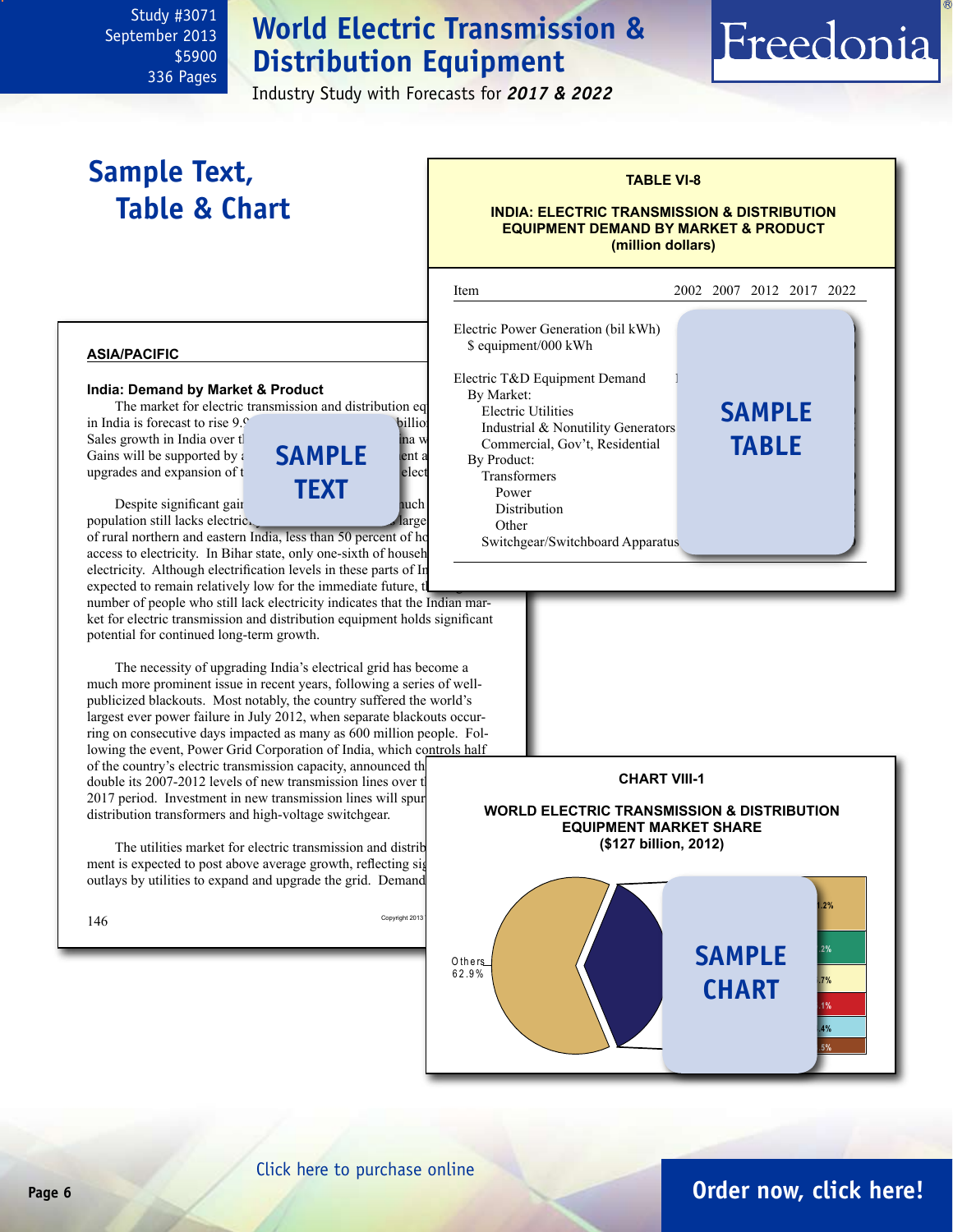<span id="page-6-0"></span>**Sample Profile,** 

 **Table & Forecast**

# **World Electric Transmission & Distribution Equipment**

Industry Study with Forecasts for *2017 & 2022*

j

Gross Domestic Product (bil 2011\$)

Electric Power Generation (bil kWh)

Gross Fixed Investment (bil 2011\$)

Electric T&D Equipment Demand

Electric T&D Equip Shipments

 $$ equivalent/000$  kWh  $$ equivalent/000$ GFI$ 

# Freedonia **TABLE VI-7 INDIA: ELECTRIC TRANSMISSION & DISTRIBUTION EQUIPMENT SUPPLY & DEMAND (million dollars)** Item 2002 2007 2012 2017 2022 Population (millions) GDP/capita

#### **COMPANY PROFILES**

**DELIXI Group Company Limited** Delixi Industrial Park Yueqing, Zhejiang 325604 China 86-577-6272http://www.de

Annual Sales:

Employment: **PROFILE sample**

Key Products: circuit breakers, fuses, and other electric transmission and distribution

DELIXI Group is a privately held manufacturer of electric transmission and distribution equipment. The Company markets its products in more than 40 countries worldwide, in addition to selling products via a network of more than 1,000 distributors in China.

The Company is active in the world electric power transmission and distribution equipment industry via the manufacture of circuit breakers, fuses, and other electric power transmission and distribution products. Among DELIXI Group's circuit breakers are residual, molded case, air, and miniature types. Specific products include CDL7 residual circuit breakers, which provide over-current protection, and electric shock protection resulting from indirect contact; CDM7 molded case circuit breakers engineered for power distribution networks with alternating currents of 50/60 hertz, rated current of 800 amperes (A), rated work voltage of 690 volts, and rated insulated voltage of 690 volts; CDW2 air circuit breakers designed for currents ranging from 630 to 4,000 A; and CDB2 miniature circuit breakers, which feature a compact design, and high breaking and rapid tripping capabilities. The Company's. fuses are available in cylindrical, high-voltage current

 $272$  Copyright 2013 The Freedonia Group, Inc.

net exports

# **STUDY COVERAGE**

**sample**

**table**

*World Electric Transmission & Distribution Equipment*, a Freedonia industry study, offers historical data (2002, 2007, 2012) plus forecasts for 2017 and 2022 for supply and demand, as well as demand by product and market in six regions and 20 countries. The study also details market environment factors, evaluates company market share and profiles 29 competitors in the global industry.

[Click here to purchase online](http://www.freedoniagroup.com/DocumentDetails.aspx?Referrerid=FM-Bro&StudyID=3071)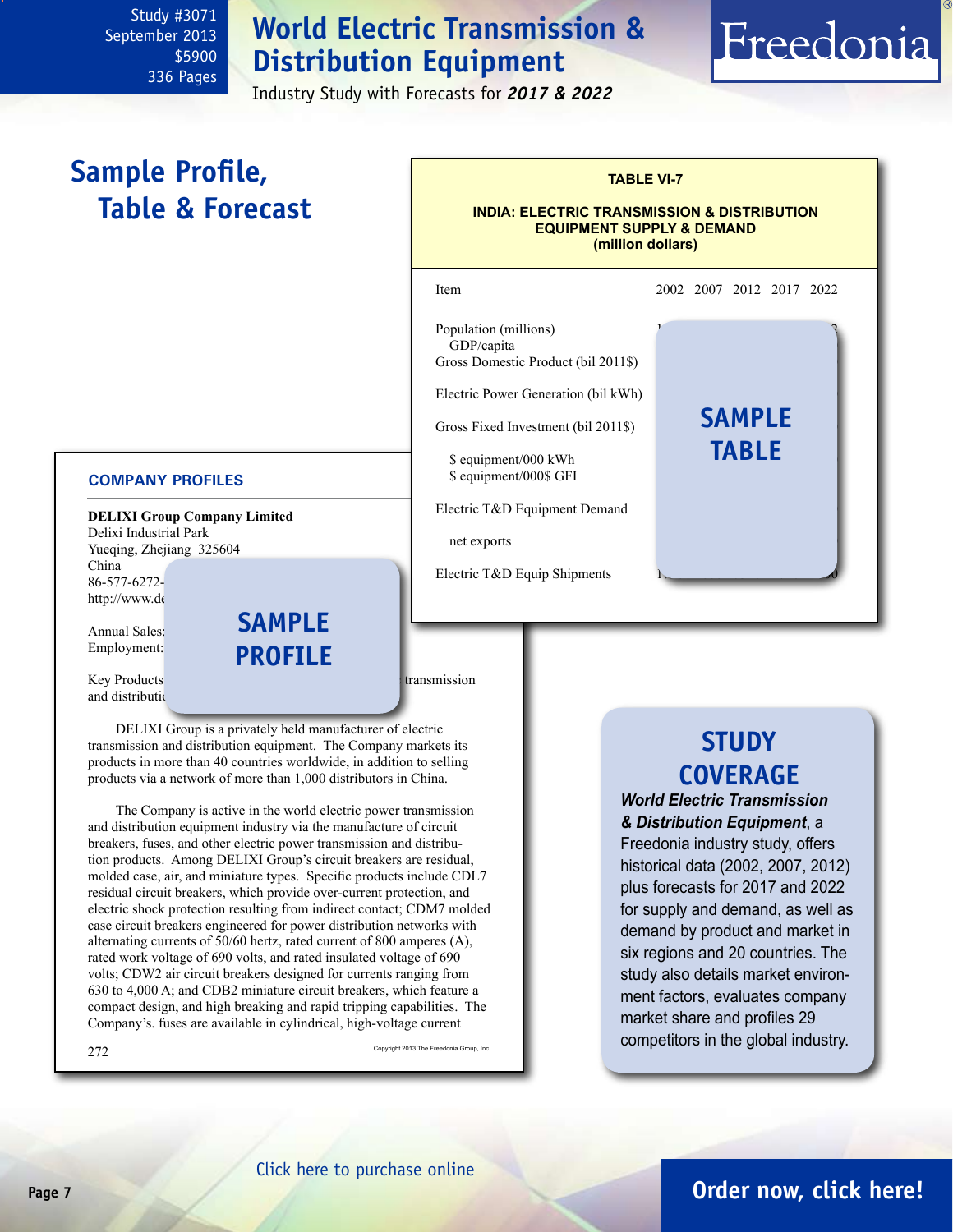# <span id="page-7-0"></span>**ORDER INFORMATION**

**Five Convenient Ways to Order**

INDUSTRY MARKET RESEARCH FOR BUSINESS LEADERS, STRATEGISTS, DECISION MAKERS

# Freedonia

**ONLINE: [www.freedoniagroup.com](http://www.freedoniagroup.com/DocumentDetails.aspx?Referrerid=FM-Bro&StudyID=3071)**

**MAIL: Print out and complete the order form and send to The Freedonia Group (see address at the bottom of this form)**

**PHONE: Call toll free, 800.927.5900 (US) or +1 440.684.9600**

**FAX: +1 440.646.0484 (US)**

**EMAIL: [info@freedoniagroup.com](mailto:info@freedoniagroup.com)**

#### **Free Handling & Shipping**

**There is NO charge for handling or UPS shipping in the US. Expect delivery in 3 to 5 business days. Outside the US, Freedonia provides free airmail service. Express delivery is available at cost.**

#### **Orders Outside of the US**

**Checks must be made payable in US funds, drawn against a US bank and mailed directly to The Freedonia Group. For wire transfers please contact our customer service department at info@ freedoniagroup.com. Credit cards accepted.**

#### **Credit Card Orders**

**For convenience, Freedonia accepts American Express, MasterCard or Visa. Credit card purchases must include account number, expiration date and authorized signature.**

#### **Save 15%**

**If you order three (3) different titles at the same time, you can receive a 15% discount. If your order is accompanied by a check or wire transfer, you may take a 5% cash discount (discounts do not apply to Corporate Use Licenses).**

#### **Corporate Use License**

**Now every decision maker in your organization can act on the key intelligence found in all Freedonia studies. For an additional \$2600, companies receive unlimited use of an electronic version (PDF) of the study. Place it on your intranet, e-mail it to coworkers around the world, or print it as many times as you like,** 

#### [Click here to learn more about](http://www.freedoniagroup.com/pdf/FreedoniaCULBro.pdf)  [the Corporate Use License](http://www.freedoniagroup.com/pdf/FreedoniaCULBro.pdf)

| <b>ORDER FORM</b><br><b>F-WEB. 3071</b>                                                                                                                                                                                        |                           |
|--------------------------------------------------------------------------------------------------------------------------------------------------------------------------------------------------------------------------------|---------------------------|
|                                                                                                                                                                                                                                |                           |
| World Electric T&D Equipment \$5900                                                                                                                                                                                            |                           |
|                                                                                                                                                                                                                                |                           |
| $+$ \$2600<br>Corporate Use License (add to study price) *                                                                                                                                                                     |                           |
| Additional Print Copies @ \$600 each *                                                                                                                                                                                         |                           |
| Total (including selected option) \$                                                                                                                                                                                           |                           |
|                                                                                                                                                                                                                                |                           |
| □ Enclosed is my check (5% discount) drawn on a US bank and payable to<br>The Freedonia Group, Inc., in US funds (Ohio residents add 7.75% sales tax)                                                                          | Street  No PO Box please) |
|                                                                                                                                                                                                                                |                           |
| □ Bill my company □ American Express □ MasterCard □ Visa                                                                                                                                                                       |                           |
| <b>MM</b><br>YY                                                                                                                                                                                                                |                           |
|                                                                                                                                                                                                                                |                           |
|                                                                                                                                                                                                                                |                           |
| Credit Card #<br><b>Expiration Date</b>                                                                                                                                                                                        |                           |
|                                                                                                                                                                                                                                |                           |
| Signature experience and the state of the state of the state of the state of the state of the state of the state of the state of the state of the state of the state of the state of the state of the state of the state of th |                           |
|                                                                                                                                                                                                                                |                           |
|                                                                                                                                                                                                                                |                           |

**\* Please check appropriate option and sign below to order an electronic version of the study.**

#### **Corporate Use License Agreement**

**The above captioned study may be stored on the company's intranet or shared directory, available to company employees. Copies of the study may be made, but the undersigned represents that distribution of the study will be limited to employees of the company.**

#### **Individual Use License Agreement**

**The undersigned hereby represents that the above captioned study will be used by only \_\_\_ individual(s) who are employees of the company and that the study will not be loaded on a network for multiple users. In the event that usage of the study changes, the Company will promptly notify Freedonia of such change and will pay to Freedonia the appropriate fee based on Freedonia's standard fee schedule then in effect. Note: Entire company corporate use license, add \$2600; one additional user, add \$600; two additional users, add \$1200; three additional users, add \$1800.**

**Signature Signature**

**The Freedonia Group, Inc. 767 Beta Drive • Cleveland, OH • 44143-2326 • USA • [Web site: www.freedoniagroup.com](http://www.freedoniagroup.com/Home.aspx?ReferrerId=FM-Bro) Tel US: 800.927.5900 or +1 440.684.9600 • Fax: +1 440.646.0484 • [e-mail: info@freedoniagroup.com](mailto:info@freedoniagroup.com)**